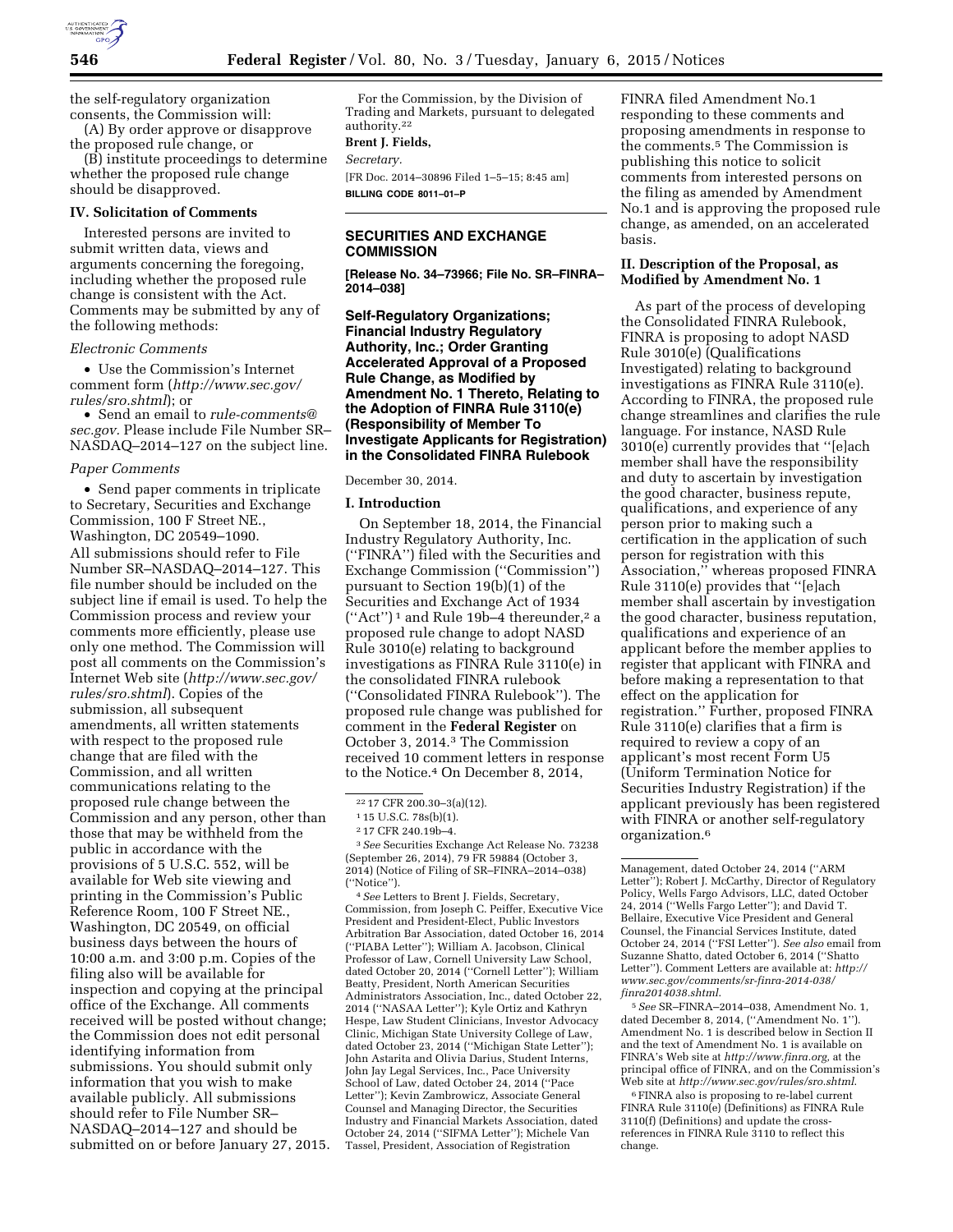In addition, the proposed rule change adds to FINRA Rule 3110(e) a requirement that firms adopt written procedures that are reasonably designed to verify the accuracy and completeness of the information contained in an applicant's Form U4 (Uniform Application for Securities Industry Registration or Transfer) no later than 30 calendar days after the form is filed with FINRA. The proposed requirement would apply to an initial or a transfer Form U4 for an applicant for registration, not to amendments to Form U4. Proposed FINRA Rule 3110(e) would also require that a firm's written procedures, at a minimum, provide for a national search of reasonably available public records to verify the accuracy and completeness of the information contained in an applicant's Form U4. The requirement to conduct a public records search must be satisfied no later than 30 calendar days after the initial or transfer Form U4 is filed with FINRA. Further, the proposed rule change adds Supplementary Material .15 to FINRA Rule 3110 to establish a temporary program to refund Late Disclosure Fees, subject to specified conditions.<sup>7</sup>

# **III. Discussion and Commission Findings**

The Commission has carefully considered the proposed rule change as modified by Amendment No. 1, the comments submitted, and FINRA's response to the comments, and believes that FINRA has responded adequately to the concerns raised by the commenters.<sup>8</sup> For the reasons discussed below, the Commission finds that the proposal is consistent with the provisions of Section  $15A(b)(6)$  of the Act,<sup>9</sup> which requires, among other things, that FINRA rules be designed to prevent fraudulent and manipulative acts and practices, to promote just and equitable principles of trade, and, in general, to protect investors and the public interest. By streamlining and clarifying members' obligations relating to background investigations of registered personnel and adding a requirement to adopt written procedures to verify the

accuracy and completeness of the information contained in an applicant's Form U4, including the requirement to conduct a public records search, the proposal should result in complete and accurate information in CRD,10 which is critical from both a regulatory and an investor protection standpoint. Finally, the proposed temporary program under proposed FINRA Rule 3110.15 to refund Late Disclosure Fees under certain circumstances should incentivize members to more accurately and completely report information relating to judgments and liens. Having complete and accurate information in CRD is important to regulators, the industry, and the public.

As noted above, the Commission received ten comment letters in response to the proposed rule change, all of which support the proposal.11 For example, one commenter states the proposal ''will contribute to ensuring the accuracy and completeness of the information disclosed in Form U4.'' 12 ''[A]ccurate [Form] U4 information,'' adds another commenter, ''is critical to FINRA's own regulatory review of an applicant, as well as for customers, whose primary source of public information . . . is through FINRA's BrokerCheck.'' 13 Another commenter states that requiring ''written procedures for Form U4 verification . . . will enable the member firm to conduct more consistent—and hopefully more thorough—background checks on applicants [for registration].'' 14 One commenter ''supports the additional requirements'' aimed at enhancing the accuracy of information on Form U4 because ''the Form U4 serves as the primary avenue through which investors obtain important information about brokers.'' 15 The same commenter also supports the temporary refund program because it ''creates an incentive for firms to make the required updated filings'' which in turn would ''increase the completeness of information contained in CRD.'' 16

Three commenters supported the proposal without qualifications.17 Three commenters provided suggestions, including extending the scope of the proposed public records search to foreign jurisdictions, specifying that members unable to comply with all

verification requirements must demonstrate ''reasonable efforts'' to do so,18 clarifying the term ''reasonably available public records,'' 19 and limiting the proposed refund program to a one-time program.20 Two of these commenters also requested additional clarification regarding the requirements under proposed FINRA Rule 3110(e).21 One commenter supported the consolidation of NASD Rule 3010(e) and NYSE Rule 345.11 as proposed FINRA Rule 3110(e), but (1) requested further clarification regarding the investigation and verification requirements; (2) suggested changes to the verification requirement, to the implementation date of the proposal and to the sunset date of the refund program; and (3) requested clarification regarding Questions 14K and 14M on the Form U4.22 Finally, two commenters supported the purpose of the verification requirement, but requested additional clarification regarding its scope, as well as its relationship to the investigation requirement, suggested changes to the 30-day post-submission verification period,23 as well as to the refund program, and sought clarification on procedures for obtaining reimbursement.24 One of these commenters also requested clarification regarding Questions 14K and 14M on the Form U4.25

# *1. Relationship Between Investigation and Verification Requirements*

Several commenters requested that FINRA clarify the relationship between the investigation and verification requirements under proposed FINRA Rule 3110(e).26 Two of these commenters also asked whether the investigation and verification requirements are duplicative, whether firms can use any of the information obtained in the investigation process to comply with the verification process, and whether firms are required to conduct the verification process after the Form U4 has been filed and separate from the investigation process.27

FINRA responded that although the requirements are closely related, the requirements are complementary, not duplicative, in nature. FINRA states that proposed FINRA Rule 3110(e) requires

21*See* PIABA Letter and Cornell Letter.

27*See* SIFMA Letter and ARM Letter.

<sup>7</sup>The proposed rule change would delete NASD Rule 3010(f) because it has been rendered obsolete. The proposed rule change would also delete Incorporated NYSE Rule 345.11 and NYSE Rule Interpretation 345.11/01 and/02 as they are substantially similar to proposed FINRA Rule 3110(e), addressed by other rules or otherwise rendered obsolete by the approach reflected in proposed FINRA Rule 3110(e). For convenience, the proposed rule change refers to Incorporated NYSE Rules as NYSE Rules.

<sup>8</sup> In approving this proposed rule change, the Commission has considered the proposed rule's impact on efficiency, competition, and capital formation. *See* 15 U.S.C. 78c(f).

<sup>9</sup> 15 U.S.C. 78*o*–3(b)(6).

<sup>10</sup>The information in BrokerCheck is a subset of the information in CRD.

<sup>11</sup>*See supra* note 4.

<sup>12</sup>*See* NASAA Letter.

<sup>13</sup>*See* PIABA Letter.

<sup>14</sup>*See* Cornell Letter.

<sup>15</sup>*See* NASAA Letter.

<sup>16</sup> *Id.* 

<sup>17</sup>*See* Shatto Letter, NASAA Letter and Michigan State Letter.

<sup>18</sup>*See* PIABA Letter.

<sup>19</sup>*See* Cornell Letter.

<sup>20</sup>*See* Pace Letter.

<sup>22</sup>*See* SIFMA Letter and Wells Fargo Letter.

<sup>23</sup>*See* ARM Letter.

<sup>24</sup>*See* FSI Letter.

<sup>25</sup> *Id.* 

<sup>26</sup>*See* PIABA Letter, Cornell Letter, SIFMA Letter and ARM Letter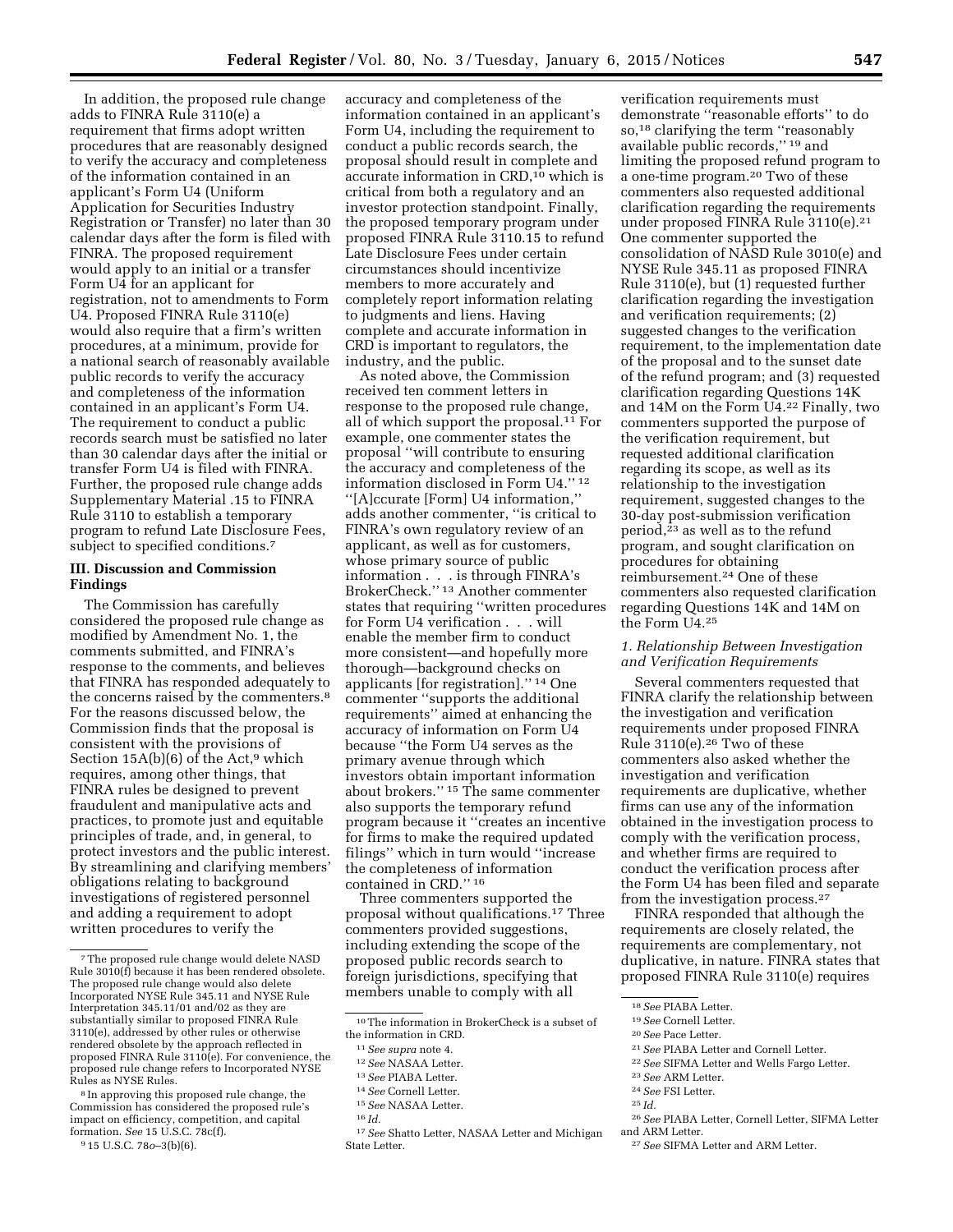that each member ascertain by investigation the good character, business reputation, qualifications and experience of an applicant before the member applies to register that applicant with FINRA and before making a representation to that effect on the application for registration.28 FINRA also states that if an applicant has been previously registered with FINRA or another self-regulatory organization, proposed FINRA Rule 3110(e) requires that a firm review a copy of the applicant's most recent Form U5, including any amendments, within 60 days of the filing date of the applicant's Form U4.29 FINRA states that, if the firm is unable to review the Form U5, the firm must demonstrate it has made reasonable efforts to do so.30

Proposed FINRA Rule 3110(e) requires that a firm establish and implement written procedures reasonably designed to verify the accuracy and completeness of the information contained in an applicant's Form U4 no later than 30 calendar days after an initial or a transfer Form U4 is filed with FINRA. While this is a new requirement, FINRA explains that it is based on an existing requirement in the Form U4 that the person signing the form certify that he has taken appropriate steps to verify the accuracy and completeness of the information contained in that form. FINRA also states that proposed FINRA Rule 3110(e) expressly requires that a firm's written procedures specify the firm's process for verifying the information in the Form U4 and that the firm complete that verification process no later than 30 calendar days after the Form U4 is filed. FINRA notes that the verification process for some of the information in

29 If the applicant has been recently employed by a Futures Commission Merchant or an Introducing Broker that is notice-registered with the SEC pursuant to Section 15(b)(11) of the Act, the registering firm also is required to review a copy of the individual's most recent CFTC Form 8–T.

30FINRA expects firms to use this provision in very limited circumstances, such as where the previous firm fails to file a Form U5 or goes out of business before filing a Form U5.

the Form U4 is embedded in the form itself.31

FINRA states that under proposed FINRA Rule 3110(e), firms must complete the verification process no later than 30 calendar days after the Form U4 is filed with FINRA. The Rule 3110(e) does not require firms to conduct the verification process only during the 30-day window after the Form U4 has been filed or base the verification on information that is obtained only in the 30-day window after the form has been filed. Rather, FINRA states, the 30-day window is intended to accommodate firms that may find it difficult to conduct the verification process before filing an applicant's Form U4, such as where an applicant is hired immediately to fill a needed role at the firm. For most applicants, FINRA expects that firms will conduct the investigation and verification process concurrently using some of the same information and before filing the Form U4. FINRA also encourages firms to complete the verification process before filing the Form U4. FINRA notes that, with respect to amended filings, a firm will incur a Late Disclosure Fee if the disclosure event should have been reported on the initial or transfer Form U4, regardless of whether the firm completes the verification process within the 30-day window in proposed FINRA Rule 3110(e).

FINRA also recognizes that there will on occasion be circumstances beyond a firm's control that prevent completion of the verification process within the 30 day window after the Form U4 is filed with FINRA. FINRA explains, for example, that a firm may not be able to comply with the proposed 30-day window where the firm is relying on fingerprint results for verifying criminal information, and the FBI determines the fingerprints to be ''illegible'' and requires resubmission of the fingerprints. In such circumstances, FINRA points-out, the firm's procedures should provide that the verification must be completed as soon as practical and the firm should document the basis for the delay.

Finally, FINRA states that proposed FINRA Rule 3110(e) requires that a firm's verification process must, at a minimum, provide for a national search of reasonably available public records to verify the accuracy and completeness of the information contained in an

applicant's Form U4. As FINRA explains, similar to the overall verification process, the requirement to conduct a public records search must be satisfied by no later than 30 calendar days after an initial or a transfer Form U4 is filed with FINRA. FINRA also states that the public records search is a new requirement; it is a component of the overall verification process described above. As FINRA explains, public records include, but are not limited to: General information, such as name and address of individuals; criminal records; bankruptcy records; civil litigations and judgments; liens; and business records. FINRA explains, however, that the proposed rule only requires a national search of reasonably available public records.32

# *2. Member's Obligation To Adopt Written Procedures for Verification of Information in the Form U4*

Two commenters asked whether firms are required to verify all of the information in the Form U4, stating that it may not be feasible or practical to do so in some cases.33 In response, FINRA states it does not expect firms to verify all of the information in the Form U4 where such verification is not feasible or practical. In such cases, FINRA states that a firm should document that the information could not be verified and document the reason that it could not be verified.

One commenter recommended that the proposed verification requirement, including the minimum public records search requirement, be removed altogether.34 Alternatively, the commenter requested that firms be given 90 days to complete a public records search and any necessary follow ups and asked whether firms are required to complete the entire verification process within the proposed 30-day window. One commenter requested that firms be given a 60- or 90-day period to complete the verification process.35 Another commenter suggested that FINRA amend the proposed rule to require that a firm's written procedures provide that if the firm is unable to complete the verification process within the 30-day window, it must demonstrate to FINRA that it has made reasonable efforts to do

<sup>28</sup>FINRA notes this is a principle-based requirement that is substantially similar to the current requirement under NASD Rule 3010(e), and explains that firms are required to complete the investigation process before filing the Form U4. *See*  FINRA, Regulatory Notice 07–55, *Personnel Background Investigations,* (November 2007) *available a[t https://www.finra.org/web/groups/](https://www.finra.org/web/groups/industry/@ip/@reg/@notice/documents/notices/p037480.pdf) [industry/@ip/@reg/@notice/documents/notices/](https://www.finra.org/web/groups/industry/@ip/@reg/@notice/documents/notices/p037480.pdf) [p037480.pdf.](https://www.finra.org/web/groups/industry/@ip/@reg/@notice/documents/notices/p037480.pdf)* Firms must also comply with MSRB Rule G–7 (Information Concerning Associated Persons) for those applicants engaged solely in municipal securities activities. *See* Municipal Securities Rulemaking Board, *Rule Book,* Rule G–7 (October 2014) available at *[http://](http://www.msrb.org/Rules-and-Interpretations/MSRB-Rules/General/Rule-G-7.aspx) [www.msrb.org/Rules-and-Interpretations/MSRB-](http://www.msrb.org/Rules-and-Interpretations/MSRB-Rules/General/Rule-G-7.aspx)[Rules/General/Rule-G-7.aspx.](http://www.msrb.org/Rules-and-Interpretations/MSRB-Rules/General/Rule-G-7.aspx)* 

<sup>&</sup>lt;sup>31</sup> FINRA states that the verification process could vary firm by firm, *e.g.,* one firm may verify an applicant's identity and name by checking a valid state-issued driver's license whereas another firm may do so by reviewing a valid government-issued passport.

<sup>32</sup>FINRA notes this is a minimum or base requirement, and a firm may find it necessary to conduct a more in-depth search of public records depending on the applicant's job function, responsibilities or position at the firm.

<sup>33</sup>*See* SIFMA Letter and ARM Letter.

<sup>34</sup>*See* SIFMA Letter.

<sup>35</sup>*See* ARM Letter.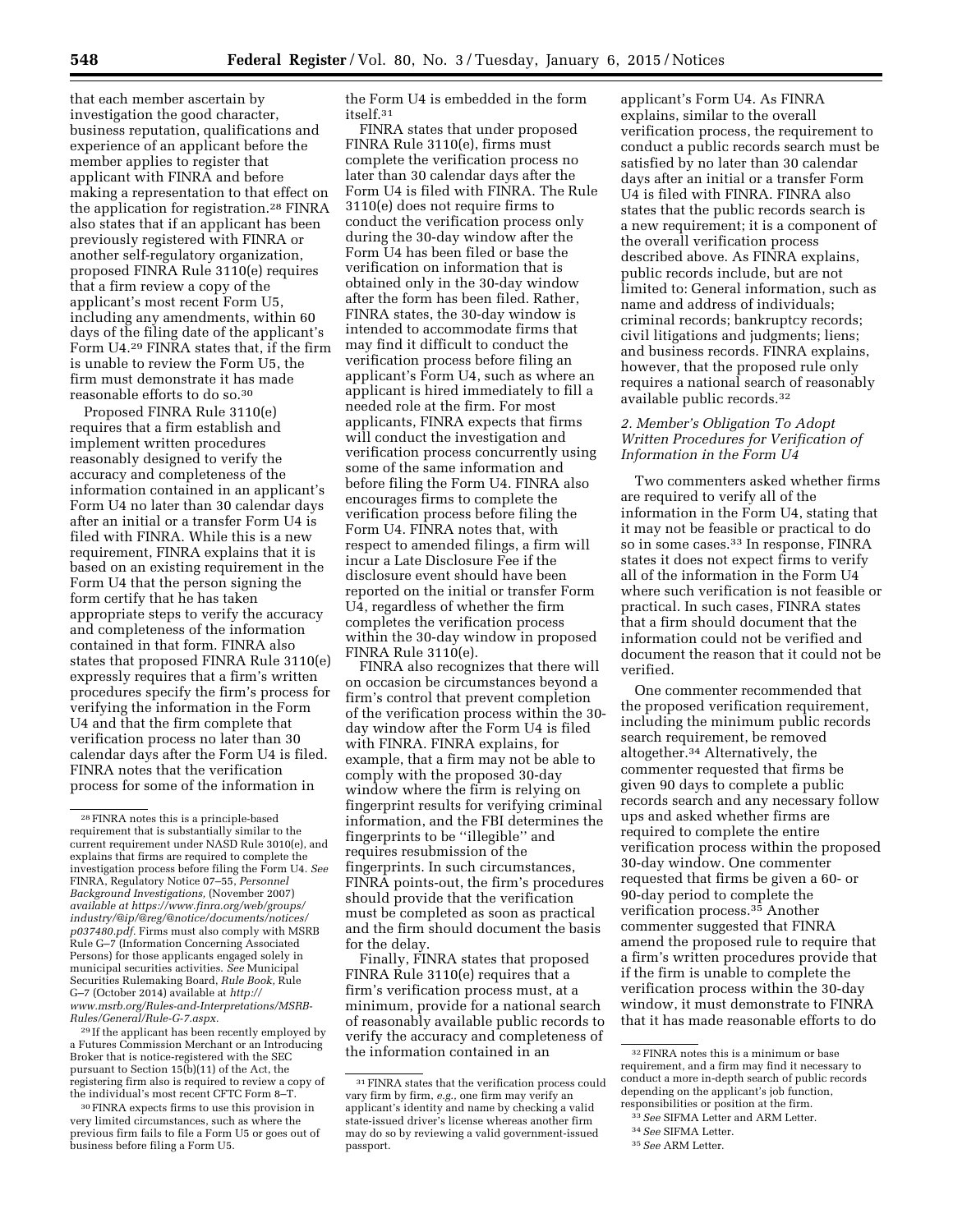so and explain the cause for the delayed verification.36

In response, FINRA states it is retaining the proposed Form U4 verification requirement and the requirement to conduct a public records search, indicating it continues to believe that the proposed requirements will enhance the accuracy of the information in CRD and ultimately in BrokerCheck. FINRA also clarifies that as described above, firms must complete the verification process by no later than 30 calendar days after the Form U4 is filed with FINRA. FINRA expects that for the majority of applicants, firms will conduct the proposed verification process, including the public records search, before filing the Form U4, a practice that FINRA encourages.

FINRA does not believe that it is necessary to extend the period by which firms must complete the verification process because under FINRA By-Laws, a firm is obligated to file an amended Form U4 no later than 30 calendar days after learning of the facts or circumstances giving rise for the need to file an amendment.37 Therefore, FINRA states, if a firm completes its verification process during the 30-day window in proposed FINRA Rule 3110(e) and learns of facts or circumstances that require the filing of an amended Form U4, the firm will have 30 calendar days from the date it learns of such facts or circumstances to file an amended Form U4; the firm will be subject to any applicable Late Disclosure Fees.

FINRA recognizes that there will on occasion be circumstances beyond a firm's control that prevent completion of the verification process within the 30-day window. In such cases, FINRA states, the firm's procedures should provide that the verification be completed as soon as practical, and the firm should document the basis for the delay. FINRA does not believe that it is necessary to amend the proposed rule text to clarify this point.

One commenter requested that FINRA confirm that the proposed verification requirement, including the public records search, applies to an initial Form U4 filed with FINRA through CRD requesting registration with FINRA and that the proposed requirement does not apply to a Form U4 filed by an affiliate of a member or a registration transferred through the mass transfer process.38 The commenter also suggested that FINRA replace the term ''transfer Form U4'' as used in the proposed FINRA Rule 3110(e) with the term ''relicense Form

U4'' and amend the proposed rule text to include a reference to ''an applicant's initial or relicense Form U4.''

In response, FINRA states that the proposed verification requirement, including the public records search, applies to an initial Form U4 or a transfer Form U4. The term ''initial Form U4'' refers to the Form U4 filing required when an individual is registering with a FINRA member for the first time, including in the context of dual registration, or is registering with a FINRA member after more than two years have passed since the individual was last registered with a FINRA member. The term ''transfer Form U4'' refers to the Form U4 filing required when a registered person transfers from one FINRA member to another FINRA member. FINRA is not replacing the term ''transfer Form U4''. With respect to a Form U4 filed by a member that is an affiliate of another member, FINRA further states that the verification requirement would apply to the filing to the extent that it is considered an initial or a transfer Form U4 (*e.g.,* a dual registration). The proposed verification requirement would not apply to the mass transfer process because that process does not require the filing of a Form U4. FINRA is proposing to clarify that the verification requirement, including the public records search, applies to an applicant's initial or transfer Form U4.

# *3. Member's Obligation To Conduct a Search of Reasonably Available Public Records*

One commenter suggested that the public records search should extend to foreign jurisdictions in some circumstances, such as where an applicant has been registered with a foreign securities regulator or has resided in a foreign jurisdiction.39 In response, FINRA states that it is often difficult to assess the comparability of a foreign country's laws, rules and regulations to those in the United States, particularly as it relates to the purposes of this proposed rule, and therefore, the requirement should be limited to a national search of reasonably available public records.40 One commenter recommended that FINRA clarify the term ''reasonably available public records'' so that firms have an objective standard for compliance purposes.41

41*See* Cornell Letter.

One commenter stated that FINRA should revise the proposed rule text to specifically identify the information in the Form U4 that firms are expected to verify through a public records search or define the term ''public records'' so the scope of the requirement is less uncertain.42 The commenter noted that business records are listed as an example of public records, but many business records (*e.g.,* business formation documents) are not maintained in a comprehensive national database and may not be offered by a third-party service provider. In response, FINRA states that while public records include, among other records, business records, proposed FINRA Rule 3110(e) only requires a national search of reasonably available public records. FINRA further states that, as indicated above, the scope of what is considered reasonably available public records may change over time. Therefore, rather than define the term ''reasonably available public records,'' FINRA believes that it is more useful for compliance purposes to specify the public records that are currently considered reasonably available, which include criminal records, bankruptcy records, judgments and liens.

One commenter asked FINRA to confirm that, to the extent that the proposed rule requires firms to obtain an investigative consumer report for an applicant, firms can rely on the applicant's consent on a Form U4 for purposes of complying with applicable laws, rules and regulations requiring an applicant's consent to obtain such reports, otherwise firms will need to implement additional procedures to ensure compliance with such laws, rules and regulations in each jurisdiction.43 In response, FINRA states that the proposed rule does not require firms to obtain investigative consumer reports to comply with the requirements of the rule and that, with regard to the Form U4 or any similar report the firm may rely upon, it is the responsibility of the registering firm to determine whether consent on the Form U4 or any other document is in compliance with the laws, rules and regulations of the particular jurisdiction in which the firm and the applicant are operating.

### *4. Implementation Date*

One commenter requested that FINRA extend the implementation date of proposed FINRA Rule 3110(e) from December 1, 2014, to December 1, 2015, so that firms have sufficient time to establish or revise their written

<sup>36</sup>*See* PIABA Letter.

<sup>37</sup>*See* FINRA By-Laws, Article V, Section 2(c). 38*See* SIFMA Letter.

<sup>39</sup>*See* PIABA Letter.

<sup>40</sup>FINRA notes, however, that firms may find it necessary to conduct a search of public records in a foreign jurisdiction as part of their verification process and, where appropriate, should ensure such a search is consistent with applicable foreign laws, rules and regulations.

<sup>42</sup>*See* SIFMA Letter.

<sup>43</sup> *Id.*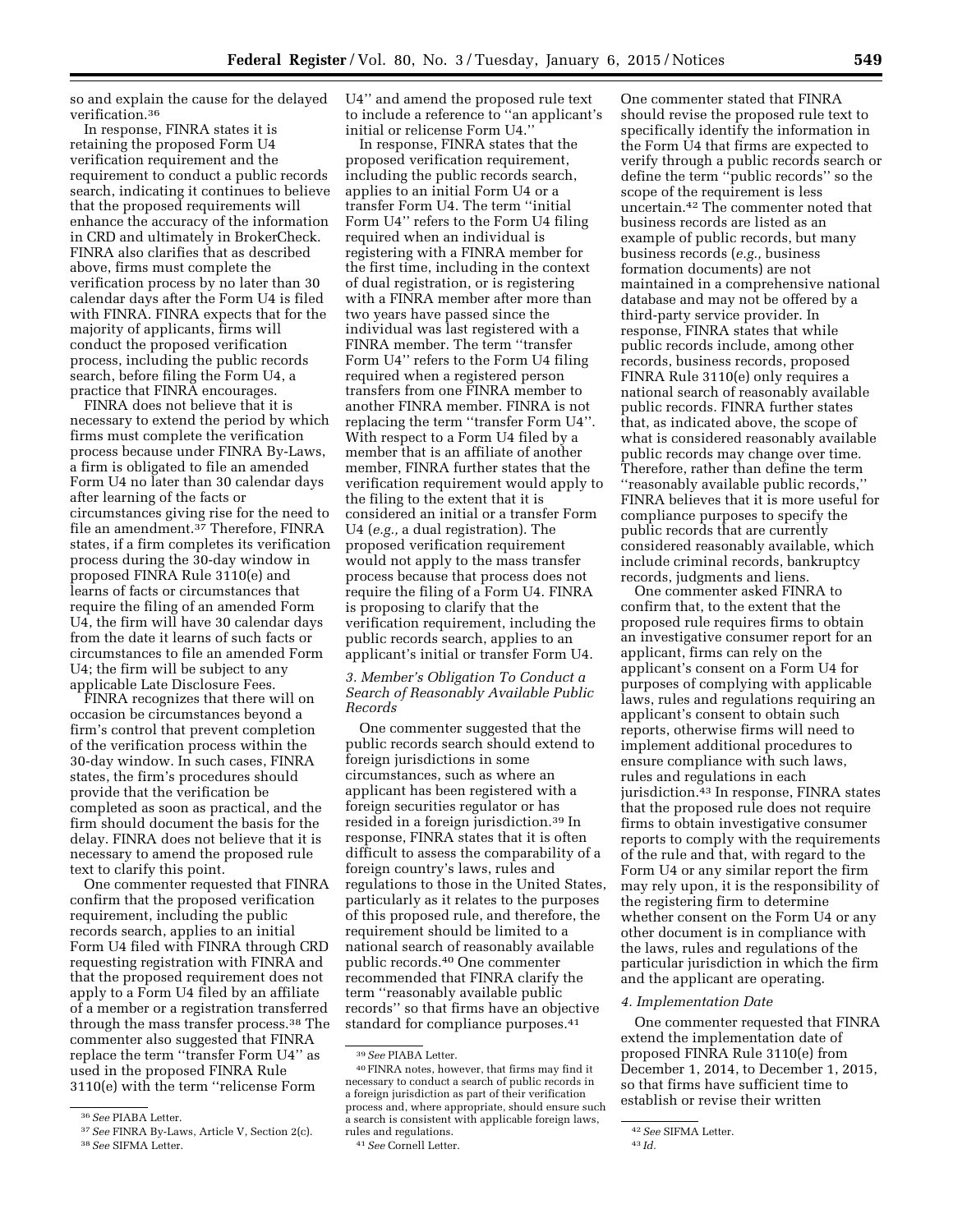procedures and address the operational issues resulting from the proposed rule.44 In response, FINRA states that it expects firms to have an existing process in place to verify the information contained in an applicant's Form U4 noting that currently the person signing the form on behalf of the firm must certify that he has taken appropriate steps to verify the accuracy and completeness of the information contained in the form. FINRA also states it understands that most firms already conduct some form of public records search; 45 consequently, the proposed new requirements should not create an unreasonable burden for firms.

FINRA recognizes that the proposed rule imposes an affirmative obligation on firms to establish and implement written procedures to comply with the Form U4 verification process to the extent they currently do not have such procedures, and that such procedures must include a search of reasonably available public records. Thus, to accommodate any potential operational issues resulting from the proposed new requirements, FINRA is proposing to extend the implementation date of proposed FINRA Rule 3110(e) from December 1, 2014 to July 1, 2015.

# *5. Temporary Program To Address Underreported Form U4 Information*

One commenter recommended that the refund program should be a onetime program and stated that FINRA should not use such programs in the future for late disclosure reporting because it may provide firms with negative reinforcement for untimely Form U4 reporting.46 In response, FINRA states that the refund program under proposed FINRA Rule 3110.15 is intended to incentivize members to report underreported information and save FINRA the time and regulatory resources expended in contacting firms and requesting that such information be reported. FINRA also states that program is intended to run concurrent with FINRA's one-time search of specific financial public records, and thus is of limited duration. FINRA notes it may find it necessary to provide such programs in the future depending on the circumstances, but it will do so judiciously and only where appropriate.

Another commenter requested that FINRA consider adopting a more

permanent refund program or extending the sunset date from March 31, 2015 to December 1, 2015.47 FINRA states that the refund program is intended to run concurrent with FINRA's one-time search of specific financial public records on all registered persons, which FINRA expects to complete on or before August 2015. FINRA is thus proposing to extend the sunset date of the program from March 31, 2015 to July 31, 2015. One commenter suggested that Question 14M on the Form U4 is ambiguous and open to interpretation and requested that FINRA revise the eligibility conditions under the refund program to address this perceived ambiguity.48 According to the commenter, Question 14M on the Form U4 is confusing because one could argue that if an unsatisfied judgment or lien is satisfied within the 30-day window of having to file an amended Form U4, the firm would not have to amend the Form U4 to mark ''yes'' because the lien was satisfied before the filing deadline. The commenter also stated that if a firm learns of an unreported satisfied lien, the language of Question 14M suggests that the firm does not have to report such lien because it is not currently unsatisfied. The commenter stated that FINRA should modify the program to refund Late Disclosure Fees to members if the judgment or lien (1) occurred while the individual was registered with a prior firm; (2) is more than five years old; or (3) is under \$5,000. The commenter also asked whether the refund will be automated or whether firms have the burden to prove that they satisfy the conditions of the program to receive a refund.

FINRA is proposing to revise the refund program to address concerns regarding the assessment of the Late Disclosure Fee in circumstances where the unsatisfied judgment or lien has been satisfied, and at the time it was unsatisfied was of a relatively low amount (under \$5,000) and was reportable before the introduction of the procedures regarding the application of the Late Disclosure Fee to the reporting of judgments and liens on the Form U4 that became effective on August 13, 2012.49 FINRA states the proposed revisions also address circumstances where the failure to report related to a mistaken belief that satisfying the judgment or lien shortly after learning it was unsatisfied (within 30 calendar

days of when it became unsatisfied) obviated the need to report the matter.50

As revised, the members will receive a refund of Late Disclosure Fees assessed for the late filing of responses to Form U4 Question 14M (unsatisfied judgments or liens) if the Form U4 amendment is filed between April 24, 2014, and July 31, 2015, and one of the following conditions is met: (1) The judgment or lien has been satisfied, and at the time it was unsatisfied, it was under \$5,000 and the date the judgment or lien was filed with a court (as reported on Form U4 Judgment/Lien DRP, Question 4.A.) was on or before August 13, 2012; or (2) the unsatisfied judgment or lien was satisfied within 30 days after the individual learned of the judgment or lien (as reported on Form U4 Judgment/Lien DRP, Question 4.B.). The program has a retroactive effective date of April 24, 2014, and as revised it will sunset on July 31, 2015. With respect to refund procedures, FINRA explains that firms initially will be charged a Late Disclosure Fee and subsequently receive a refund in their FINRA Flex-Funding Account if they can establish, or if FINRA otherwise determines, that the conditions of the revised program have been satisfied.

# *6. Clarification of Questions 14K and 14M on the Form U4*

One commenter requested that FINRA file with the Commission as part of a proposed rule change its FAQ statement 51 that a compromise with creditors is a compromise with one or more creditors for purposes of Question 14K on the Form U<sub>4.52</sub> The commenter also noted that Question 14M on the Form U4 is confusing because it asks ''Do you have any unsatisfied judgments or liens against you,'' which could imply that a ''yes'' response is required only if an applicant currently has an outstanding unsatisfied judgment or lien. To clarify this point, the commenter suggested model language for FINRA's consideration. Similarly, another commenter requested that

52*See* SIFMA Letter.

<sup>44</sup> *Id.* 

<sup>45</sup>NASAA stated that ''firms usually have in place a review process to verify the information contained in the Form U4 for most registration applicants'' and, as such, the requirement formalizes an industry best practice. *See* NASAA letter.

<sup>46</sup>*See* Pace Letter.

<sup>47</sup>*See* SIFMA Letter. 48*See* FSI Letter.

<sup>49</sup>*See* FINRA, Information Notice, *Late Disclosure Fee Related to Reporting of Judgment/Lien Events*  (August 2012), *available at [http://www.finra.org/](http://www.finra.org/web/groups/industry/@ip/@reg/@notice/documents/notices/p152106.pdf) [web/groups/industry/@ip/@reg/@notice/documents/](http://www.finra.org/web/groups/industry/@ip/@reg/@notice/documents/notices/p152106.pdf) [notices/p152106.pdf](http://www.finra.org/web/groups/industry/@ip/@reg/@notice/documents/notices/p152106.pdf)*.

<sup>50</sup>FINRA believes that there is a misconception regarding the obligation to report unsatisfied judgments and liens under Question 14M on the Form U4. The obligation to amend a Form U4 arises on the date a registered person receives notice or learns that he is subject to an unsatisfied judgment or lien, and an amended Form U4 should be filed no later than 30 calendar days from that date, regardless of whether the registered person satisfies the judgment or lien in the interim period before the 30-day deadline for filing a Form U4 amendment.

<sup>51</sup>*See* FINRA, *Form U4 and U5 Interpretive Questions and Answers* (January 2013), *available at [http://www.finra.org/web/groups/industry/@ip/@](http://www.finra.org/web/groups/industry/@ip/@comp/@regis/documents/appsupportdocs/p119944.pdf) [comp/@regis/documents/appsupportdocs/](http://www.finra.org/web/groups/industry/@ip/@comp/@regis/documents/appsupportdocs/p119944.pdf) [p119944.pdf](http://www.finra.org/web/groups/industry/@ip/@comp/@regis/documents/appsupportdocs/p119944.pdf)*.